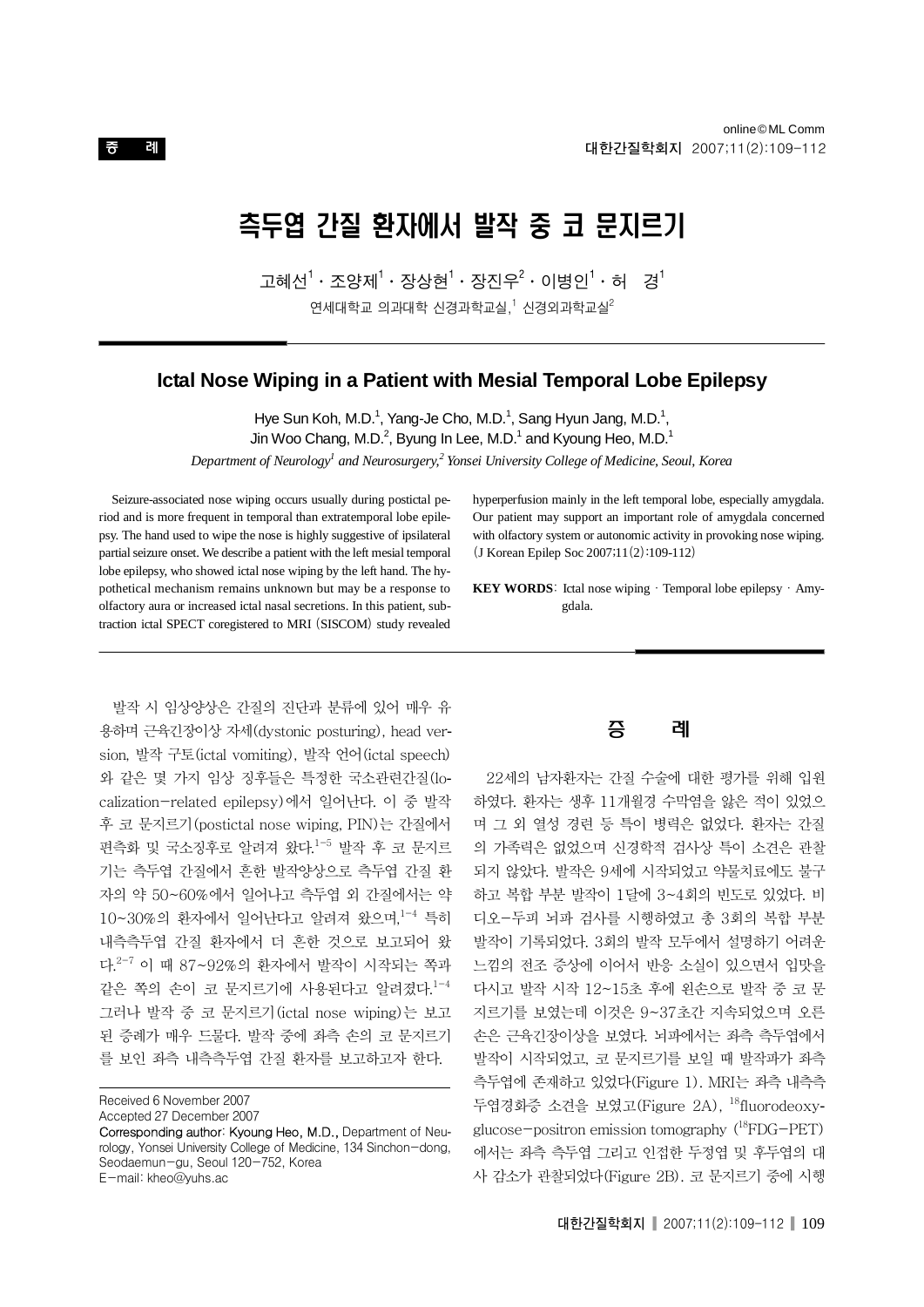

**Figure 1.** EEG showed ictal activity (less rhythmic theta) in the left temporal region during the nose wiping. The nose wiping started at the arrow.

된 발작 중 single-photon emission computed tomography (SPECT)에서 좌측 측두엽의 혈류량 증가가 관찰 되었고, 발작간 SPECT와의 비교를 위한 subtraction ictal SPECT coregistered to MRI (SISCOM)을 이용한 분석 에서는 좌측 편도핵(amygdala), 좌측 측두엽의 다수의 부 위, 소뇌 벌레(cerebellar vermis), 교뇌(pons)의 좌측 부 위에 혈류량이 증가되어 있었다(Figure 3). 측두엽 절제술 후 13개월 동안 발작 재발은 없었다.

## 고 찰

PIN은 측두엽 간질의 편측화 징후로 알려져 왔으나 측두 엽외 간질에서도 보일 수 있는데 환자 개인에 있어 발작 에 따른 일관성은 측두엽 간질에 비하여 매우 떨어지는 것 으로 보고되어 왔다.1-7 발작과 연관된 코 문지르기에 대 한 기전은 확실치 않으나 후각 전조(olfactory aura)<sup>2</sup>나 발 작으로 인한 자율신경의 활성(autonomic activity)에 따 른 코의 분비물 증가3,4에 대한 반응으로 설명될 수 있다. 이에 따라 측두엽 발작에서 흔히 침범되고, 후각신경계나 자율신경계와 밀접한 관련성을 가지고 있는 편도핵이8,9 발

작과 관련된 코 문지르기를 일으키는데 중요한 역할을 할 것이라는 가설이 제시되었다.<sup>1,3,4,7</sup> 두개강 내 뇌파 검사 소견과 코 문지르기(발작 중 및 발작 후)의 관계를 연구한 Catenoix 등의 보고에 따르면 발작 시작 후 1초 이내에 발 작파가 편도핵에 침범하거나 소 진폭의 속파(low voltage fast activity)가 편도핵 내에 존재한 경우에 코 문지르기 와 통계적으로 유의한 연관성이 있었는데 이러한 뇌파 소 견과 코 문지르기 사이에 확실한 시간적인 상관 관계가 발 견되지 않았기 때문에, 저자들은 편도핵을 코 문지르기를 일으키는 결정적인 해부학적 구조물로 간주할 수는 없지 만 편도핵이 코 문지르기를 일으키는 신경 네트워크의 혼 란에 중요한 역할을 할 것이라고 주장하였다.<sup>7</sup> 본 증례에 있어서도 특히 편도핵에 뚜렷한 혈류량의 증가를 보여준 SISCOM의 소견은 편도핵이 코 문지르기 발현에 관여한 다는 것을 시사한다. PIN은 발작 후 60초 이내에 가장 많 이 생긴다는 보고도 있으나,<sup>1</sup> 발작 후 5분까지도 일어날 수 있으며 발작 후 2~3분 사이에 가장 많이 일어났다는 보고도 있다.<sup>6</sup> 발작 후에 비하여 발작 중 코 문지르기는 보 고된 예가 드문데,<sup>7</sup> 발작 후 의식이 돌아오기 시작하면서 자율신경계의 작용으로 인한 코의 분비물 증가를 인식하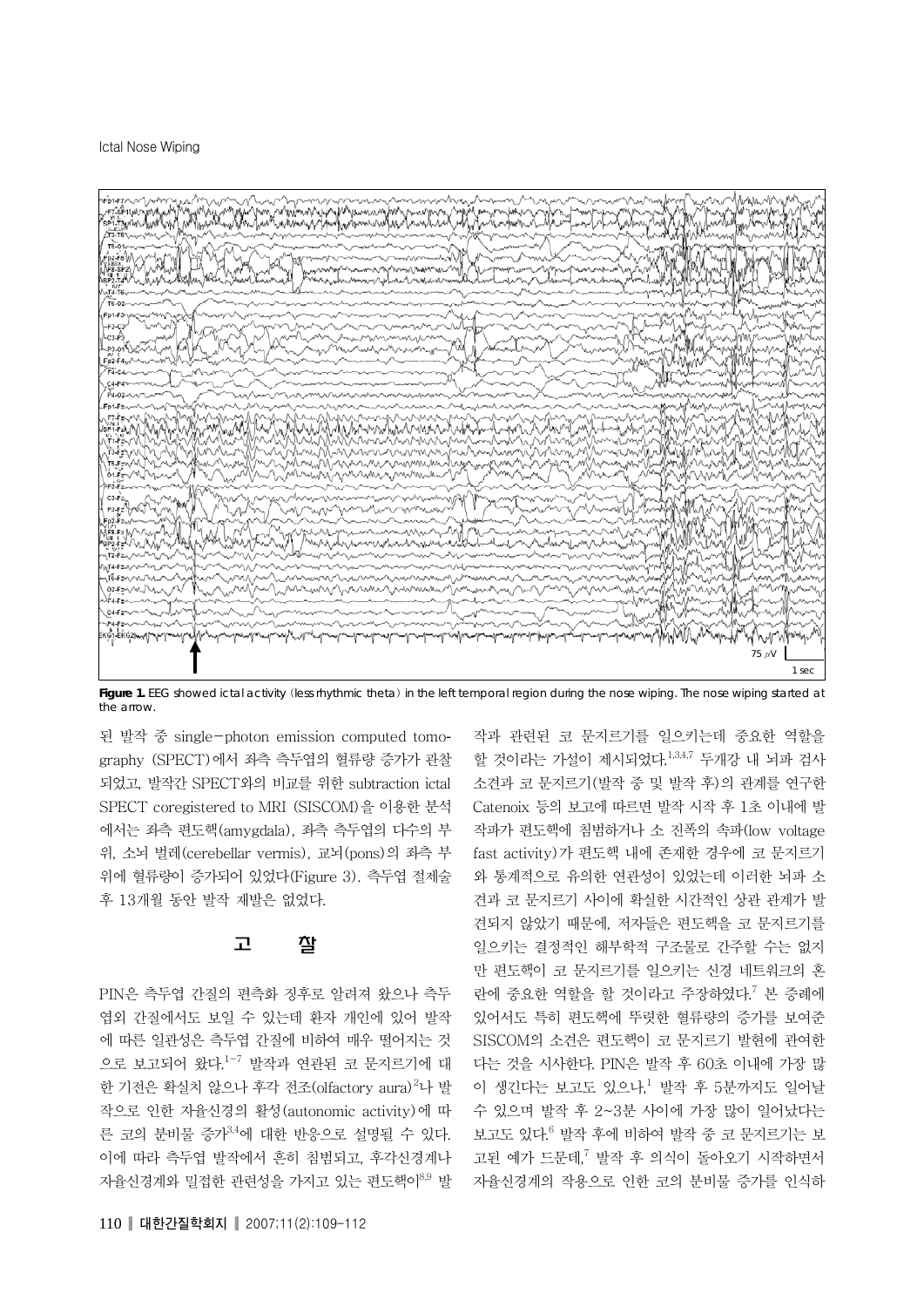

Figure 3. SISCOM revealed increased blood flow in the left amygdala, multiple sites of the left temporal lobe, the cerebellar vermis, and the left pons (two standard deviations).

#### 게 되기 때문인 것으로 생각된다.

병변이 있는 측두엽과 같은 쪽의 손을 코 문지르기에 사용하는 기전에 대해서는 두 가지 가능성이 제시되어 왔 다.<sup>1</sup> 첫째는 발작이 시작되는 부위와 같은 쪽에서 자율신 경계가 활성화되어 코의 분비물이 증가하기 때문에 같은 쪽의 손을 사용한다는 것이다. 둘째는 반대 쪽의 손은 근 육긴장이상이나 마비가 올 수 있기 때문에 같은 쪽의 손이 코 문지르기에 사용된다는 것이다. 본 증례에서도 반대 쪽

손에 근육긴장이상이 생기면서 같은 쪽 손을 코 문지르기 에 사용함을 확인할 수 있었다.

코 문지르기는 주로 측두엽 간질의 발작 후 증상으로 측 두엽 간질의 편측화 징후로 알려져 왔으나, 본 증례에서와 같이 측두엽 간질에서 발작 중에도 코 문지르기가 나타날 수 있으며 이것은 자율신경계에서 중요한 역할을 하는 것 으로 알려진 편도핵과 연관이 있을 것으로 생각된다.